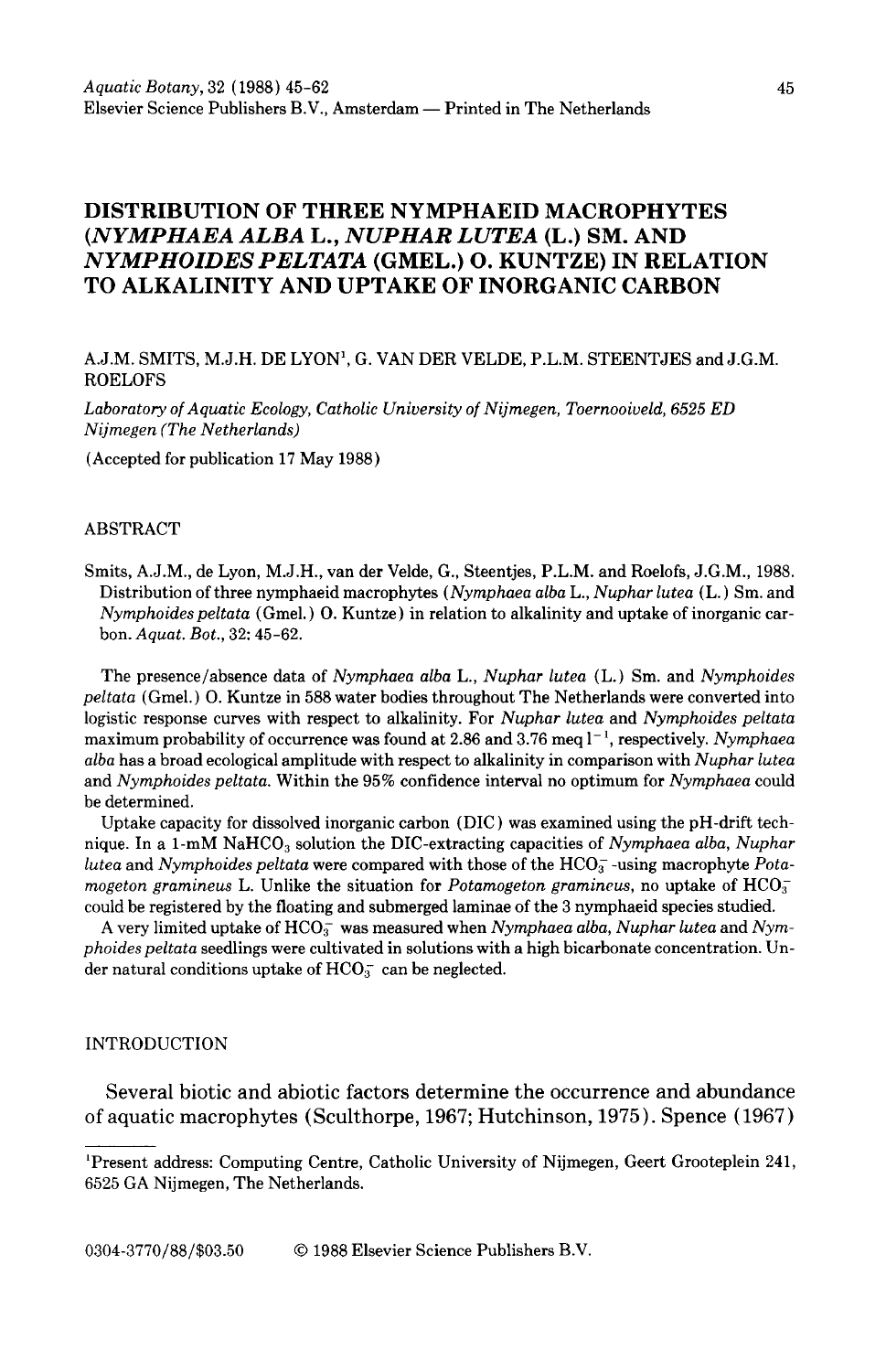has even suggested that macrophyte establishment and development are mainly based on water chemistry, provided that space is available and propagules of the species are present at a particular locality. It has been recognized however, that the sediment characteristics also influence the species composition of aquatic macrophyte communities (Barko and Smart, 1980, 1983 ).

A causal relation between the available carbon source and the distribution of aquatic macrophytes has already been reported by Steemann-Nielsen ( 1944). All submerged aquatic macrophytes can use dissolved  $CO<sub>2</sub>$  for photosynthesis, but additional  $HCO<sub>3</sub><sup>-</sup>$  assimilation is confined to certain algae and a limited number of aquatic angiosperms (Raven, 1970; Maberly and Spence, 1983; Spence and Maberly, 1985). Among the aquatic bryophytes examined so far  $(Bain and Proctor, 1980)$  a limited utilization of bicarbonate was ascertained only for *Fontinalis antipyretica* Hedw. ( Pefiuelas, 1985).

In view of this difference in C-extractive capacity, it is not surprising that a number of investigations have revealed a significant correlation between the alkalinity of a water body and the occurrence of certain species (Spence, 1967; Adams et al., 1978; Wiegleb, 1978; Pip, 1979; Hellquist, 1980; Kadono, 1982a,b).

Nymphaeid water plants do not depend entirely on the water phase for their carbon source. The upper surfaces of the floating leaves contain functional stomata, allowing  $CO<sub>2</sub>$  from the atmosphere to be fixed by photosynthesis (Hutchinson, 1975). Little is known about the relative contributions of air and water to the photosynthesis of heterophyllous plants ( cf. Spence and Maberly, 1985). However, Filbin ( 1980) found that the aqueous phase can be a considerable source of inorganic carbon for *Lemna minor* L. and for the floating leaves of two nymphaeacean species, although its contribution varies with the age of the leaves. Carbon assimilation of nymphaeid macrophytes is restricted to the green submerged parts of the plant during some phases of the life cycle. Seedlings and young plants of *Nymphaea alba* L. and *Nuphar lutea* (L.) Sm. produce only submerged leaves. Consequently, the biomass production of these plants during the establishing phase is completely dependent on the availability of dissolved inorganic carbon (DIC). After germination under water *Nymphoides peltata* ( Gmel.) 0. Kuntze develops two lanceolate cotyledons which are succeeded by some thin, circular leaves which resemble the submerged leaves of *Nymphaea alba* and *Nuphar lutea.* In contrast to the underwater leaves of *Nymphaea alba* and *Nuphar lutea,* the inundated leaves of the *Nymphoides peltata* seedlings can develop into floating leaves after they have reached the water surface.

During winter and early spring, only submerged leaves are present on the rhizome of the *Nuphar lutea* plant. In streams, *Nuphar lutea* develops only submerged leaves. *Nymphaea alba* produces less underwater leaves compared with *Nuphar lutea* and the production of these leaves ceases when the floating leaves are developing.

In view of the substantial parts of the life cycle in which the carbon source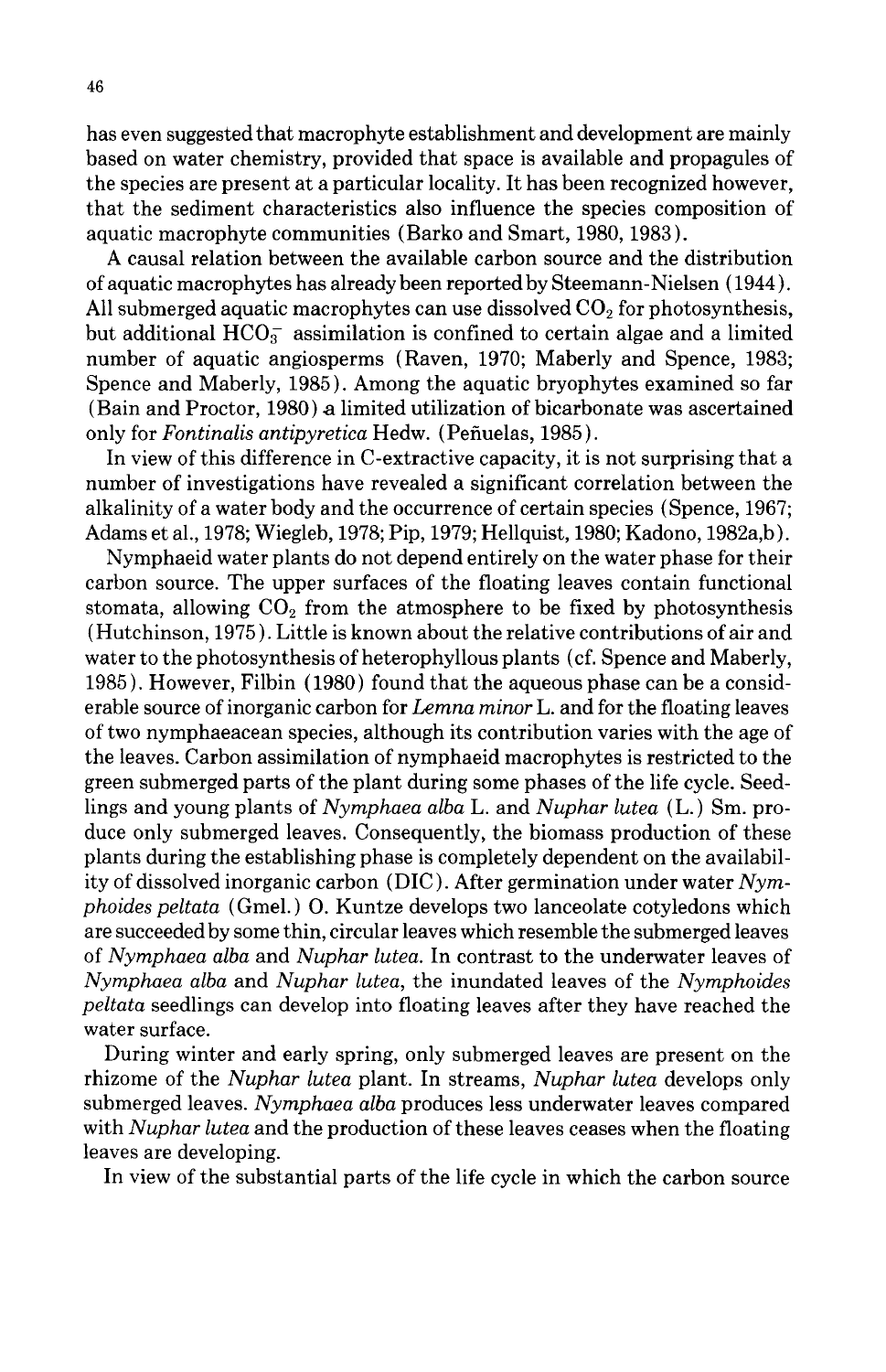for photosynthesis is restricted to DIC, it is of importance to study the distribution of these macrophytes in relation to alkalinity and their uptake capacity of DIC. In the present study, the occurrence of the three nymphaeids *Nymphaea alba, Nuphar lutea* and *Nymphoides peltata* in a large number of water bodies is related to water alkalinity, and the DIC-extractive capacity of these macrophytes is studied using the pH -drift technique (Allen and Spence, 1981).

## MATERIAL AND METHODS

# *Field studies*

During the period 1978–1984, 588 aquatic habitats were surveyed. Among them were ditches, ponds, moorland pools, oxbow lakes and rivers throughout The Netherlands. Each water body was visited 2-4 times a year, during winter and summer. The presence or absence of nymphaeids was registered and pH and alkalinity of the surface water measured. Alkalinity was determined immediately after collection of the water sample by titration with 0.1-M HCl down to pH 4.2. The pH was measured with a type EA-152 (Metrohm) combined electrode, connected to a Metrohm Herisau E-488 pH/mV meter. The data of occurrence of *Nymphaea alba, Nuphar lutea* and *Nymphoides peltata*  in relation to water alkalinity were analysed with the Gaussian logistic regression method (GLR) (Austin, 1980; Austin et al., 1984), according to the regression analysis available in the standard statistical package (PROC LOG-1ST; S.A.S., 1986).

### *Experiments*

# *Determination of inorganic carbon uptake; pH-drift experiments*

Carbon uptake by plant material was measured using a procedure which was slightly modified from the one described by Allen and Spence ( 1981). The measurement involved continuous registration of the pH in a DIC solution with photosynthesising plants. All experiments were conducted at  $16^{\circ}$ C  $( \pm 0.5^{\circ} \text{C})$  in a temperature-controlled chamber. During the experiments, light was provided by a 150-W halogen lamp at an intensity of 550  $\mu$ Einstein m<sup>-2</sup>  $\rm s^{-1}$ . Freshly-collected plant material or cultivated seedlings were used. The pH measurements were discontinued when no increase in pH had occurred for at least 1 h. Carbon uptake was calculated from the change in pH with time resulting from carbon assimilation. The pH was measured by means of two combined electrodes (Metrohm EA 152) and recorded simultaneously on a chart recorder (TOA EPR 200A). The electrodes were calibrated against buffers of pH 7.0 and 8.5 at 16°C. Experiments in which the two electrodes gave nonidentical pH values during the measurements were rejected. The relative proportions of  $CO_2$ ,  $HCO_3^-$  and  $CO_3^{2-}$  were calculated from pH, temperature and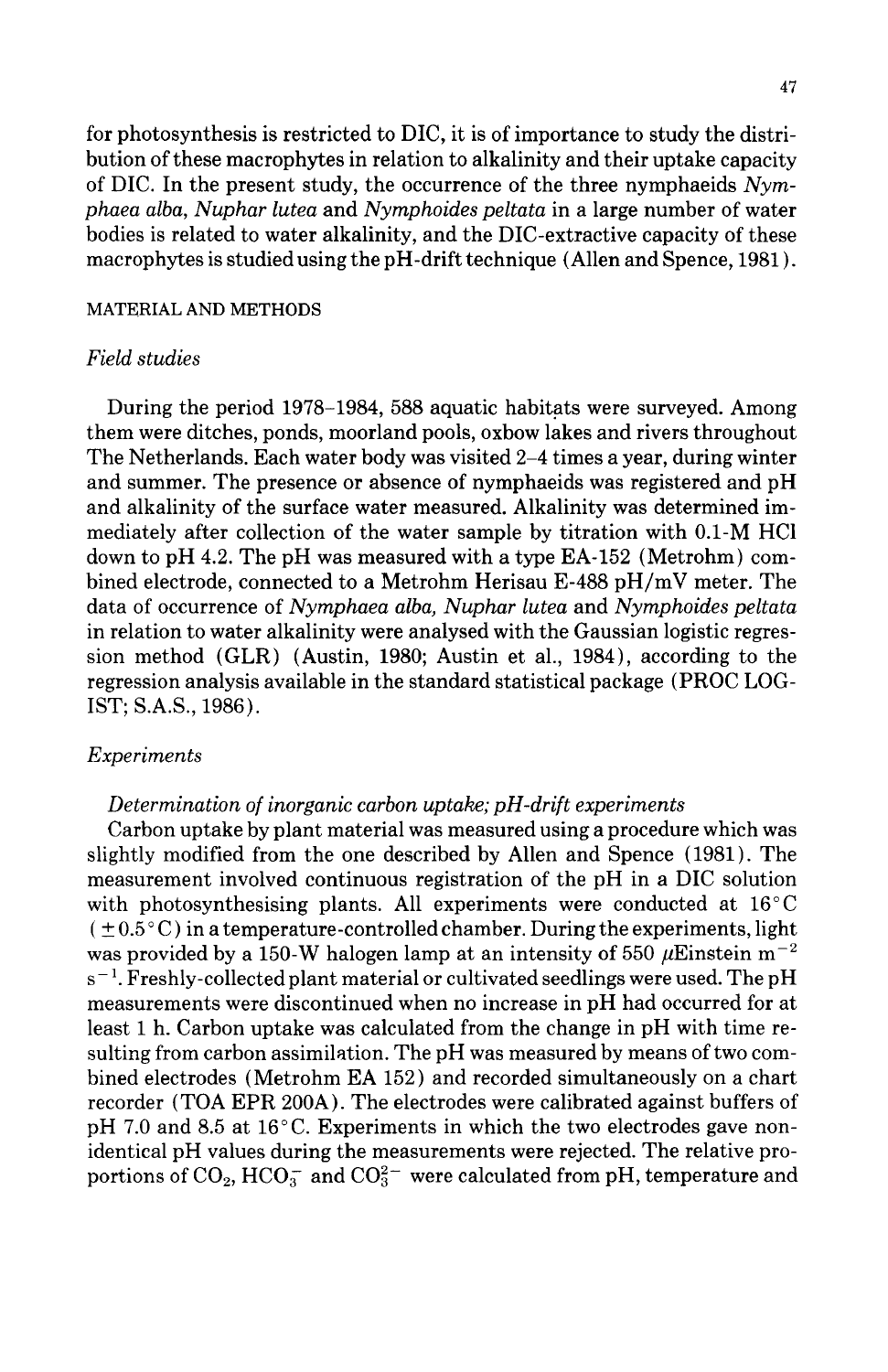ionic strength according to Stumm and Morgan (1970). On occasions the oxygen produced at the end of the experiment was determined by Winkler titration (Drew and Robertson, 1974).

# *Uptake of inorganic carbon in a 1-mM NaHCO<sub>3</sub> solution*

The carbon-uptake capacity of floating leaves of *Nymphaea alba, Nuphar lutea* and *Nymphoides peltata* seedlings in a 1-mM NaHCO<sub>3</sub> solution was determined. The submerged leaves of *Nymphaea alba* and *Nuphar lutea* were also tested. The carbon-extracting capacity of *Potamogeton gramineus* L., which was expected to use  $HCO<sub>3</sub><sup>-</sup>$  for photosynthesis, was measured in order to compare the obtained results.

Plant material was obtained from a cultivated stock. The plants were grown on clay in large glass aquaria or polyethylene tanks filled with tap water of moderate alkalinity (c. 1.5 meq  $l^{-1}$ ). Light was provided by a metal halide lamp (Philips HP; 400 W) at 200  $\mu$ Einstein m<sup>-2</sup> s<sup>-1</sup> with a daily photoperiod of 18 h.

# *Uptake of inorganic carbon by seedlings cultivated at varying alkalinity*

As  $HCO<sub>3</sub><sup>-</sup>$  uptake is dependent on the available concentration (Allen and Spence, 1981), seedlings of *Nymphaea alba, Nuphar lutea* and *Nymphoides peltata* were cultivated in media at varying alkalinity (i.e. varying  $HCO<sub>3</sub><sup>-</sup>$  concentration). The seedlings were grown in a mixture of sand and clay in large glass containers  $(401)$ . The aquaria were filled with a culture medium consisting of salts added to twice-demineralized water (see Table 1). The concentration of each nutrient was within the range of the nutrient concentrations found in water bodies dominated by nymphaeid water plants (van der Velde et al., 1986). By adding different amounts of  $NAHCO<sub>3</sub>$  the alkalinity of the medium

#### TABLE 1

| Major<br>components             | $(\mu M)$ | Minor components                | $(\mu M)$ |
|---------------------------------|-----------|---------------------------------|-----------|
| Na <sub>2</sub> SO <sub>4</sub> | 570       | FeCl <sub>2</sub>               | 2.0       |
| $K_2HPO_4$                      | $1.5\,$   | CuSO <sub>4</sub>               | 0.0005    |
| CaCl <sub>2</sub>               | 820       | MnCl <sub>2</sub>               | 0.4       |
| KCl                             | 130       | ZnSO <sub>4</sub>               | 0.04      |
| NH <sub>4</sub> NO <sub>3</sub> | 30        | $Co(NO_3)$                      | 0.01      |
| MgCl <sub>2</sub>               | 200       | $H_3BO_3$                       | 0.04      |
|                                 |           | <b>EDTA</b>                     | 0.2       |
|                                 |           | $(NH_4)_{6}Mo_{7}O_{24}$        | 0.001     |
|                                 |           | NH <sub>4</sub> VO <sub>3</sub> | 0.02      |

Chemical composition of the cultivation medium to which different amounts of  $\text{NaHCO}_3$  were added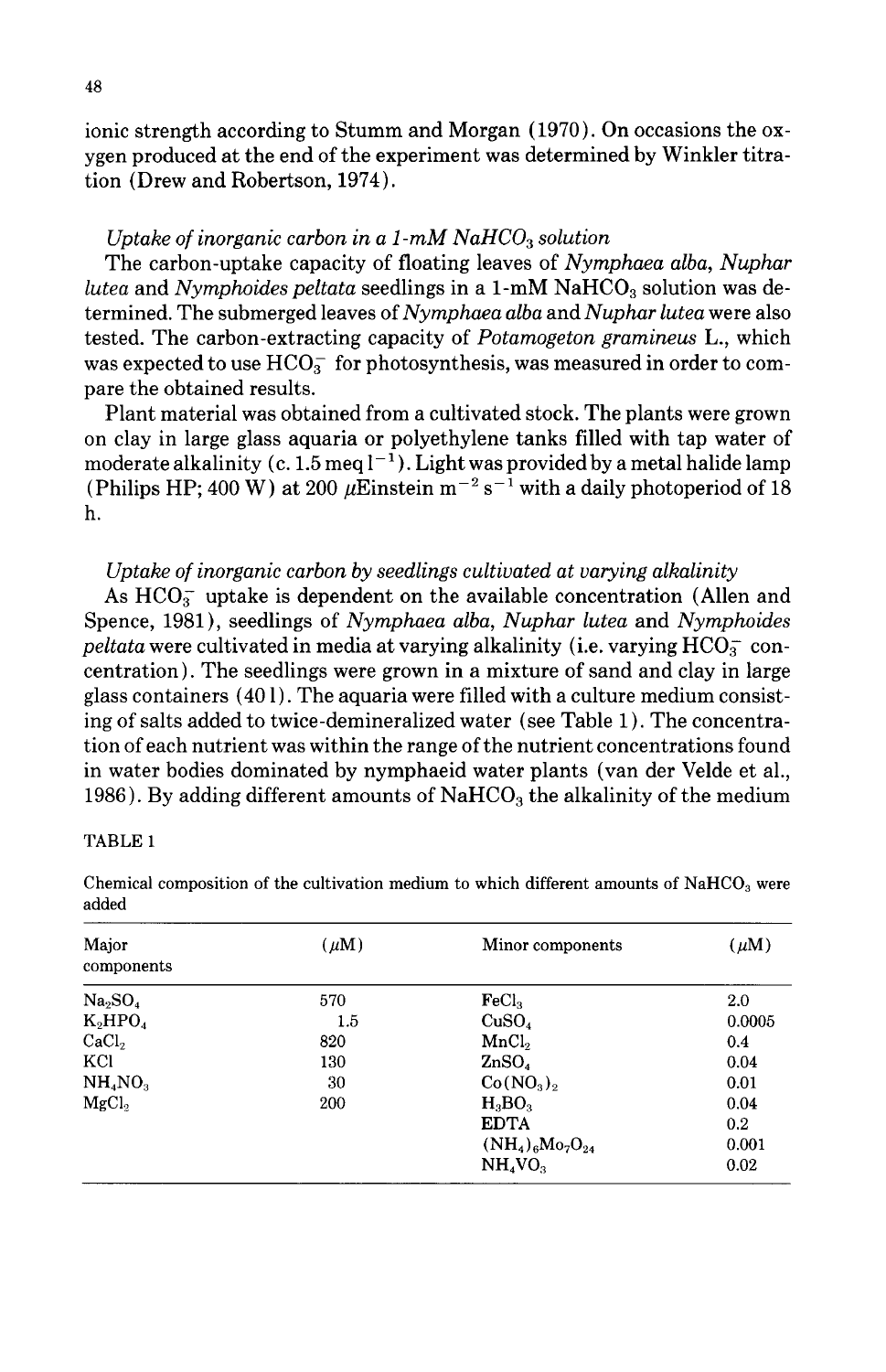was varied. The culture medium was regularly replaced and filamentous algae were removed by hand, in order to prevent large fluctuations in pH and DIC concentrations. The seedlings were cultivated at alkalinities of approximately 0.6, 1.0, 2.5 and 5.0 meg  $l^{-1}$  during 4-16 weeks. Subsequently, the C-extractive capacity of these seedlings was determined. Prior to the experiments the alkalinity of the cultivation medium was accurately determined and the carbon uptake of the seedlings was measured in a  $\text{NaHCO}_3$  solution with a corresponding alkalinity.

# *Photosynthetic activity in an oxygen-depleted solution*

On occasions, when a pH-drift experiment was terminated, dissolved  $O_2$  was determined. After incubations in media of high alkalinity ( $>1.0$  meq  $l^{-1}$ ) in particular, an oversaturation of dissolved  $O_2$  was measured (155-240% air saturation; data not shown). It is not inconceivable that a high  $O_2$  concentration could have a negative effect on the uptake of  $HCO<sub>3</sub><sup>-</sup>$ . Therefore, in an oxygendepleted solution the photosynthetic activity of the nymphaeid seedlings and *Potamogeton gramineus* was measured. The plants were allowed to photosynthesize in a solution containing only  $HCO<sub>3</sub><sup>-</sup>$  as DIC (a), and in a solution containing both  $CO<sub>2</sub>$  and  $HCO<sub>3</sub><sup>-</sup>$  (b).



Fig. 1. Frequency distributions of the sampled waters  $(n=588)$  with respect to alkalinity. The bars show the number of water bodies in each alkalinity class. Each class (except the extremes) is defined by  $(x-0.5 \text{ meq } l^{-1}) < x \le (x+0.5 \text{ meq } l^{-1})$ . Mineral acidity is equivalent to negative alkalinity.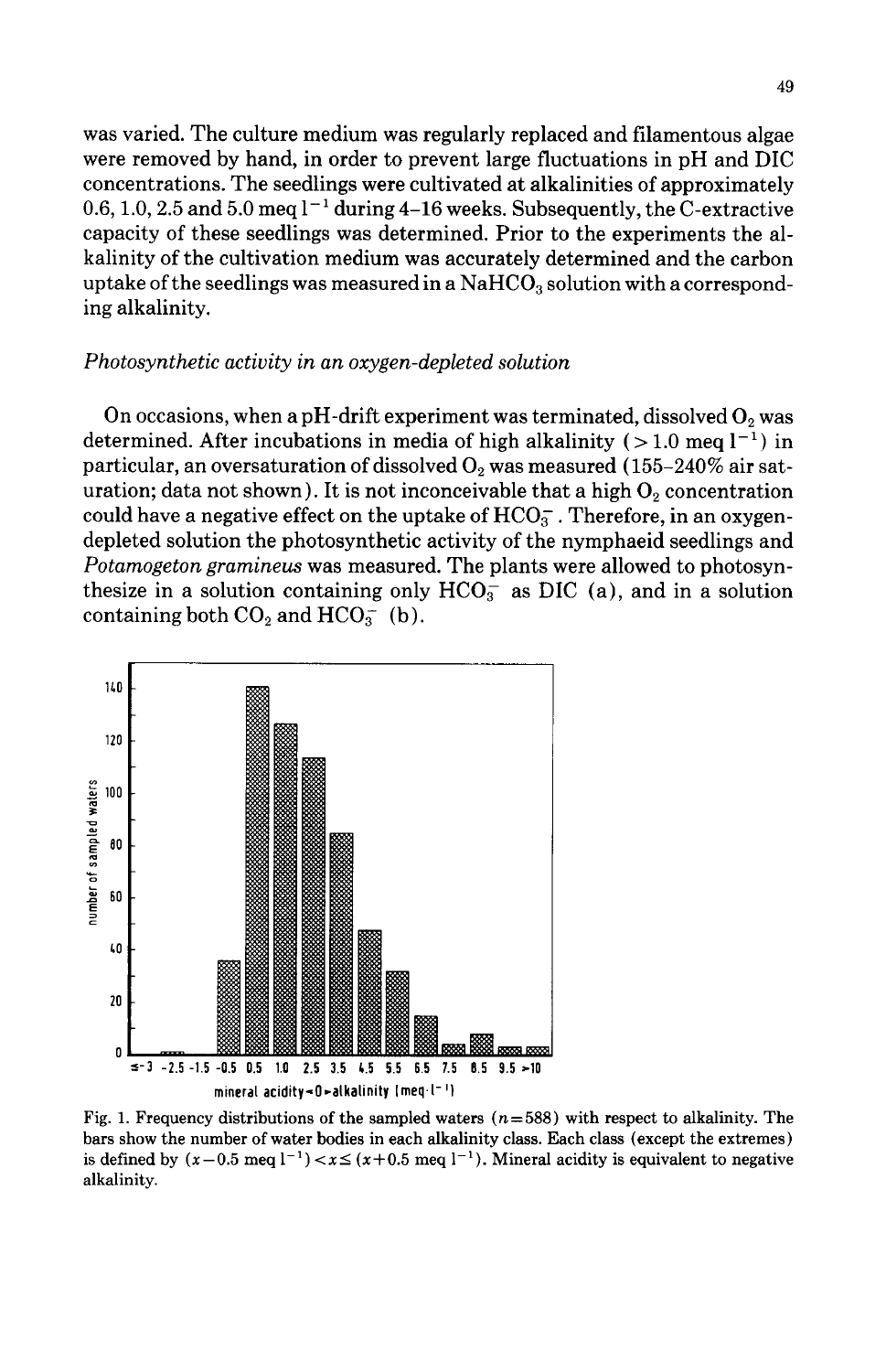(a) The pH of a 2-mM NaHCO<sub>3</sub> solution was adjusted to pH 8.3 with  $0.1-N$ NaOH solution so that  $HCO_3^-$  was the only DIC source available. The bicarbonate solution was bubbled through with nitrogen gas in order to reduce the concentration of dissolved oxygen to approximately 30  $\mu$ M. Some leaves of each species (about 3-g fresh weight) were rinsed in distilled water and subsequently incubated in closed serum bottles (130 ml) containing the hypoxic 2-mM NaHC $O<sub>3</sub>$  solution.

(b) The laminae of *Nymphaea alba, Nuphar lutea, Nymphoides peltata* and *P. gramineus* were also incubated in the hypoxic 2-mM  $HCO<sub>3</sub>$  solution. Prior to the incubation, however, acid (0.1-N HCl) was injected through the rubber stopper of the serum bottles in order to obtain a solution containing 0.5-mM  $CO<sub>2</sub>$  and 1.5-mM HCO<sub>3</sub>. Photosynthetic activity was determined by measuring the produced oxygen. Dissolved oxygen was determined according to Drew and Robertson (1974). The seedlings of the nymphaeids and *P. gramineus* used in this experiment were cultivated in a culture medium (see Table 1) containing 3-mM NaHCO<sub>3</sub>. Prior to the experiments, plant material was carefully cleaned of debris and rinsed in distilled water. Only submerged leaves were used. The measurements were conducted at  $20^{\circ}$ C and at a light intensity of 250  $\mu$ Einstein m<sup>-2</sup> s<sup>-1</sup>. In all treatments the incubations were terminated before the  $O_2$  content in the serum bottles, equalled the air-saturated  $O_2$ concentration.

# RESULTS

### *Field studies*

Figure 1 shows the frequency distribution of the sampled water bodies with respect to alkalinity classes. It can be noted that most of the sampled water bodies had a low to moderate alkalinity  $(0.5-15 \text{ meq } l^{-1})$ , which resulted in a positively skewed sample distribution of alkalinity. As a consequence, estimation of the indicator values and ecological amplitudes by weighted averaging and calculating medians, respectively, would be unreliable. Therefore, the

Fig. 2. The occurrence of *Nymphaea alba, Nuphar lutea* and *Nymphoides peltata* along the alkalinity gradient. Mineral acidity is equivalent to negative alkalinity. Water bodies in which the plant species concerned were found are marked with an open dot on the  $P=1$  level (ordinate).  $p_{\text{max}}$ , maximal probability of occurrence; *u*, alkalinity value of a water body with the highest probability of occurrence; *t,* ecological amplitude with regard to alkalinity. The optimum of the curve (*u*) is the alkalinity value of a water body with the highest probability of occurrence  $(p_{\text{max}})$  of a species. The tolerance  $(t)$  is a measure of peak width and provides information about the preferred range of water alkalinity (ecological amplitude). The standard errors of the estimated parameters are presented in Table 2. For a mathematical definition of the individual parameters the reader is referred to ter Braak and Looman (1986).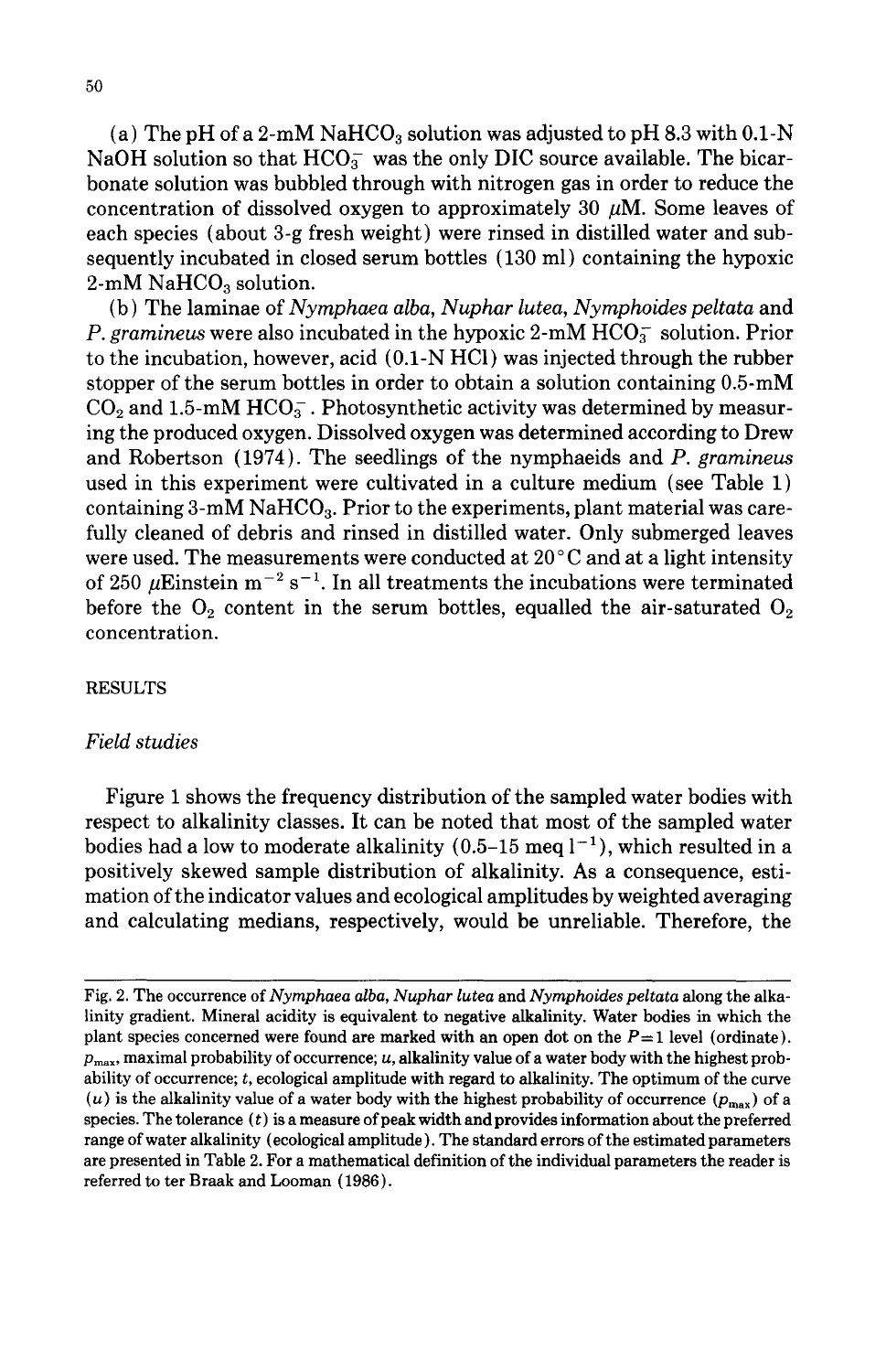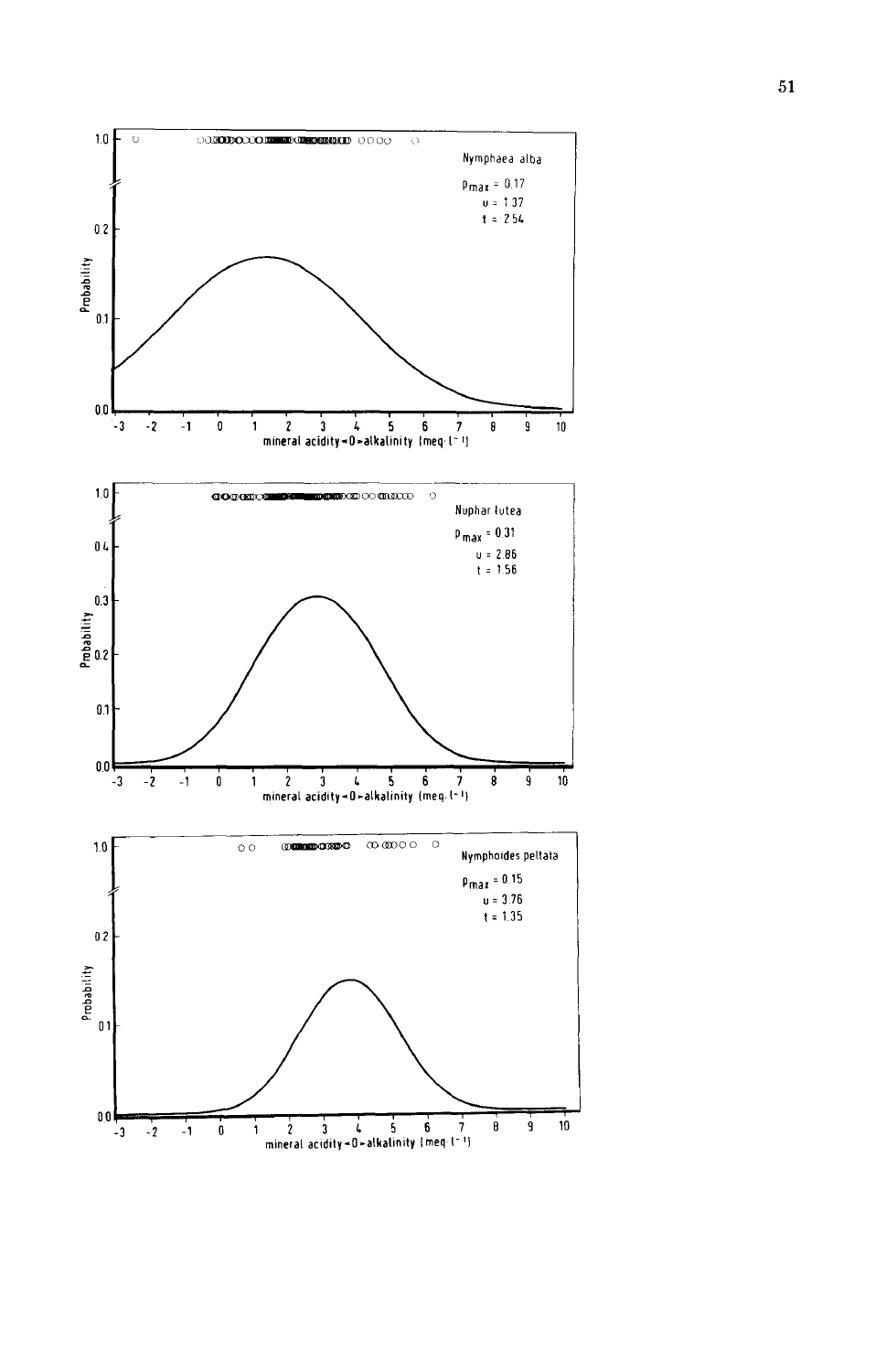#### TABLE2

|                               | $p_{\rm max}$ | s.e.         |              | s.e.         | u            | s.e.         | conf.<br>inty.   | lower           | upper        |
|-------------------------------|---------------|--------------|--------------|--------------|--------------|--------------|------------------|-----------------|--------------|
| Nuphar lutea<br>Nymphaea alba | 0.31<br>0.17  | 0.03<br>0.02 | 1.56<br>2.54 | 0.17<br>0.69 | 2.86<br>1.37 | 0.20<br>0.74 | $95\%$<br>$90\%$ | 2.45<br>$-8.00$ | 3.43<br>2.25 |
| Nymphoides peltata            | 0.15          | 0.03         | 1.35         | 0.20         | 3.76         | 0.30         | 95%              | 3.21            | 5.03         |

The estimates for maximum probability  $(p_{\text{max}})$ , optimum  $(u)$  and tolerance  $(t)$  of the logistic response curves shown in Fig 2

s.e.: standard error of the estimate.

The upper and lower limits of the 95% or 90% confidence interval (conf. intv.) of *u* are given. Standard errors of the estimates were computed according to ter Braak and Looman ( 1986) and the Appendix.

Gaussian logistic regression (GLR) procedure was used to estimate species optima and ecological amplitudes from presence/absence data. These presence/absence data, modelled with GLR, result in an unimodal occurrenceprobability curve. The Gaussian logit response curves for *Nymphaea alba, Nuphar lutea* and *Nymphoides peltata* are depicted in Fig. 2.

The relatively high values of "Pmax" and *"t"* ofthe response curve of *Nuphar lutea* indicate that this species is the most common in the waters sampled  $(p_{\text{max}}=0.31; t=1.56)$ , followed by *Nymphaea alba*  $(p_{\text{max}}=0.17; t=2.54)$  and  $Nymphoides$  peltata  $(p_{\text{max}} = 0.15; t = 1.35)$ .

*Nymphoides peltata* is restricted to waters with a relatively high alkalinity  $(u=3.76 \text{ meq } l^{-1})$  while *Nuphar lutea* shows highest frequency in waters of a slightly lower alkalinity  $(u=2.86 \text{ meq l}^{-1})$ . The alkalinity range of waters which are likely to harbour *Nuphar lutea* is greater than that of waters with *Nymphoides peltata (t* = 2.54, 1.56, respectively). *Nymphaea alba* has a broad ecological amplitude. The optimum  $(u)$  could not be estimated reliably. No 95% confidence interval could be calculated. The 90% confidence interval given in Table 2 shows that the species favours low alkalinities. Moreover, it may be noted that unlike *Nymphoides peltata, Nymphaea alba* and *Nuphar lutea* occur in acid waters in which dissolved inorganic carbon is available only as  $CO<sub>2</sub>$ .

### *Experiments*

### *Uptake of inorganic carbon in a 1-mM NaHCO<sub>3</sub> solution*

Carbon-uptake rates calculated from pH-drift experiments in a solution of 1-mM NaHC03 are shown in Fig. 3. The DIC uptake of *P. gramineus* can be described by a two-phased curve, which is obtained when both  $CO<sub>2</sub>$  and  $HCO<sub>3</sub><sup>-</sup>$  are removed from the solution (Allen and Spence, 1981). It has been suggested that this C-uptake curve is composed of two components. The linear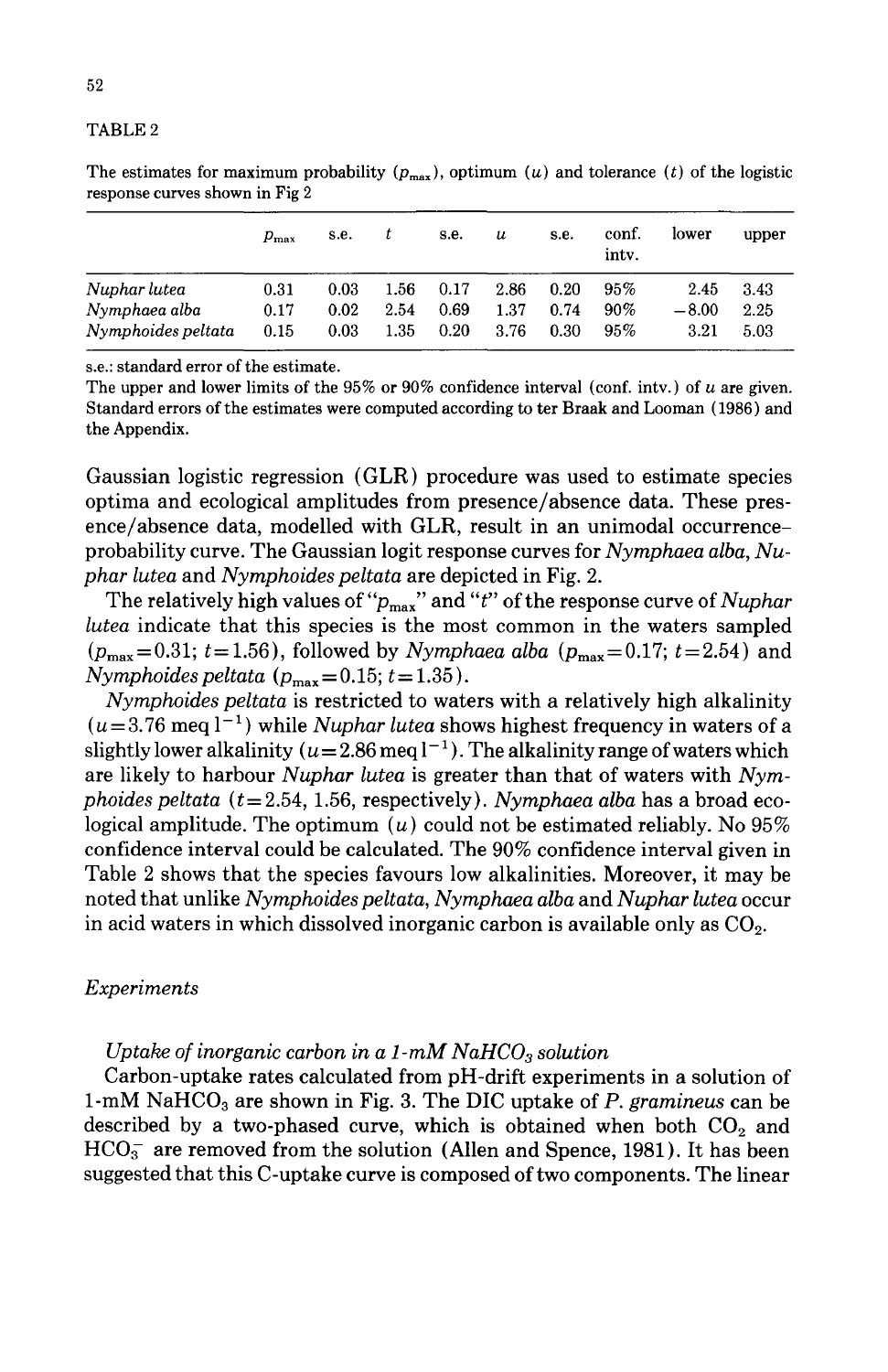

Total inorganic carbon concentration  $[C_T]$  (mmol·l<sup>-1</sup>)

Fig. 3. Rate of carbon uptake plotted against the total inorganic carbon concentration  $(C_T)$  in a closed constant alkalinity system. A solution of  $1-mM$   $NaHCO<sub>3</sub>$  was used in all experiments.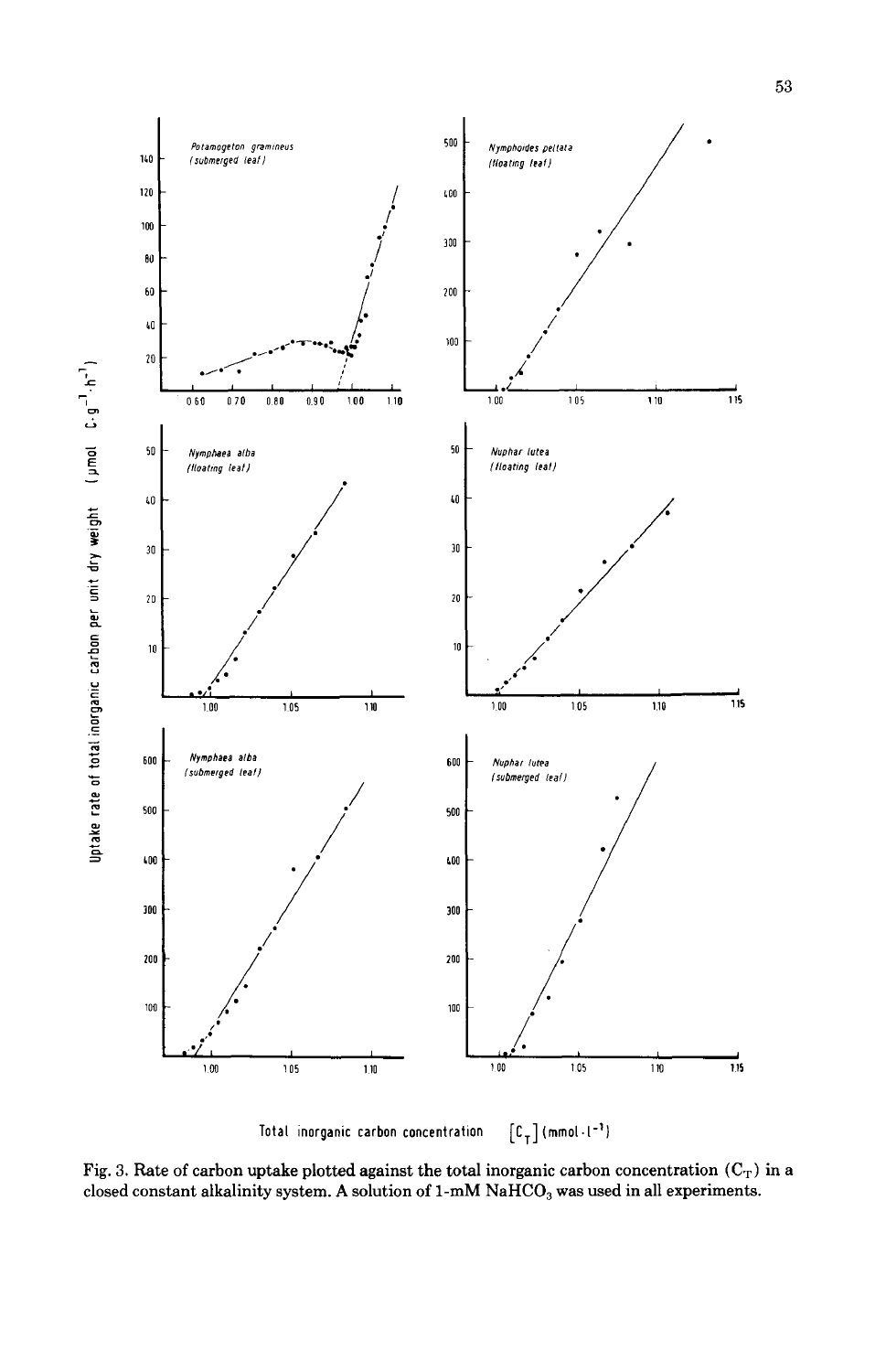# TABLE<sub>3</sub>

| Data obtained from pH-drift experiments using an 1-mM NaHCO <sub>3</sub> solution |  |  |
|-----------------------------------------------------------------------------------|--|--|
|-----------------------------------------------------------------------------------|--|--|

|                       | Final<br>pH | $C_T/Alk$ | CO <sub>2</sub><br>compensation<br>point <sup>1</sup><br>$(\mu M)$ |
|-----------------------|-------------|-----------|--------------------------------------------------------------------|
| Potamogeton gramineus | 10.30       | 0.51      | 4.1                                                                |
| Nymphoides peltata    |             |           |                                                                    |
| (floating leaf)       | 8.25        | 1.00      | 13.5                                                               |
| Nymphaea alba         |             |           |                                                                    |
| (floating leaf)       | 8.45        | 0.99      | 8.4                                                                |
| Nuphar lutea          |             |           |                                                                    |
| (floating leaf)       | 8.45        | 0.99      | 8.4                                                                |
| Nymphaea alba         |             |           |                                                                    |
| (submerged leaf)      | 8.55        | 0.99      | 6.6                                                                |
| Nuphar lutea          |             |           |                                                                    |
| (submerged leaf)      | 8.45        | 0.99      | 8.4                                                                |

 ${}^{1}CO_{2}$  compensation points calculated according to Allen and Spence (1981).

# TABLE 4

Data derived from pH-drift experiments with *Nymphoides, Nymphaea* and *Nuphar* seedlings

| <b>Species</b>     | $(HCO_{3}^{-})^{1}$<br>(mM) | $(HCO3-)2$<br>(mM) | Final<br>pH | $C_T/Alk$ | CO <sub>2</sub><br>compensation<br>point <sup>c</sup><br>$(\mu M)$ |
|--------------------|-----------------------------|--------------------|-------------|-----------|--------------------------------------------------------------------|
| Nymphoides peltata | 0.6                         | 0.62               | 8.40        | 0.98      | 6.5                                                                |
|                    | 2.5                         | 2.44               | 9.00        | 0.96      | 18                                                                 |
|                    | 5.0                         | 4.84               | 9.00        | 0.96      | 18                                                                 |
| Nymphaea alba      | 0.6                         | 0.58               | 8.50        | 1.04      | 5                                                                  |
|                    | 2.5                         | 2.42               | 8.90        | 0.98      | 13                                                                 |
|                    | 5.0                         | 4.80               | 8.80        | 0.98      | 29                                                                 |
| Nuphar lutea       | 06                          | 0.59               | 8.50        | 1.02      | 5                                                                  |
|                    | 2.5                         | 2.49               | 9.10        | 0.93      | 14                                                                 |
|                    | 5.0                         | 4.88               | 8.90        | 0.96      | 28                                                                 |

1 The approximate bicarbonate concentration in which the seedlings were cultivated. During the culture the HCO<sub>3</sub><sup>-</sup> concentration fluctuated about 0.5 meq  $l^{-1}$ .

<sup>2</sup>The accurate bicarbonate concentration at the start of an experiment.

 $°CO<sub>2</sub>$  compensation points calculated according to Allen and Spence (1981).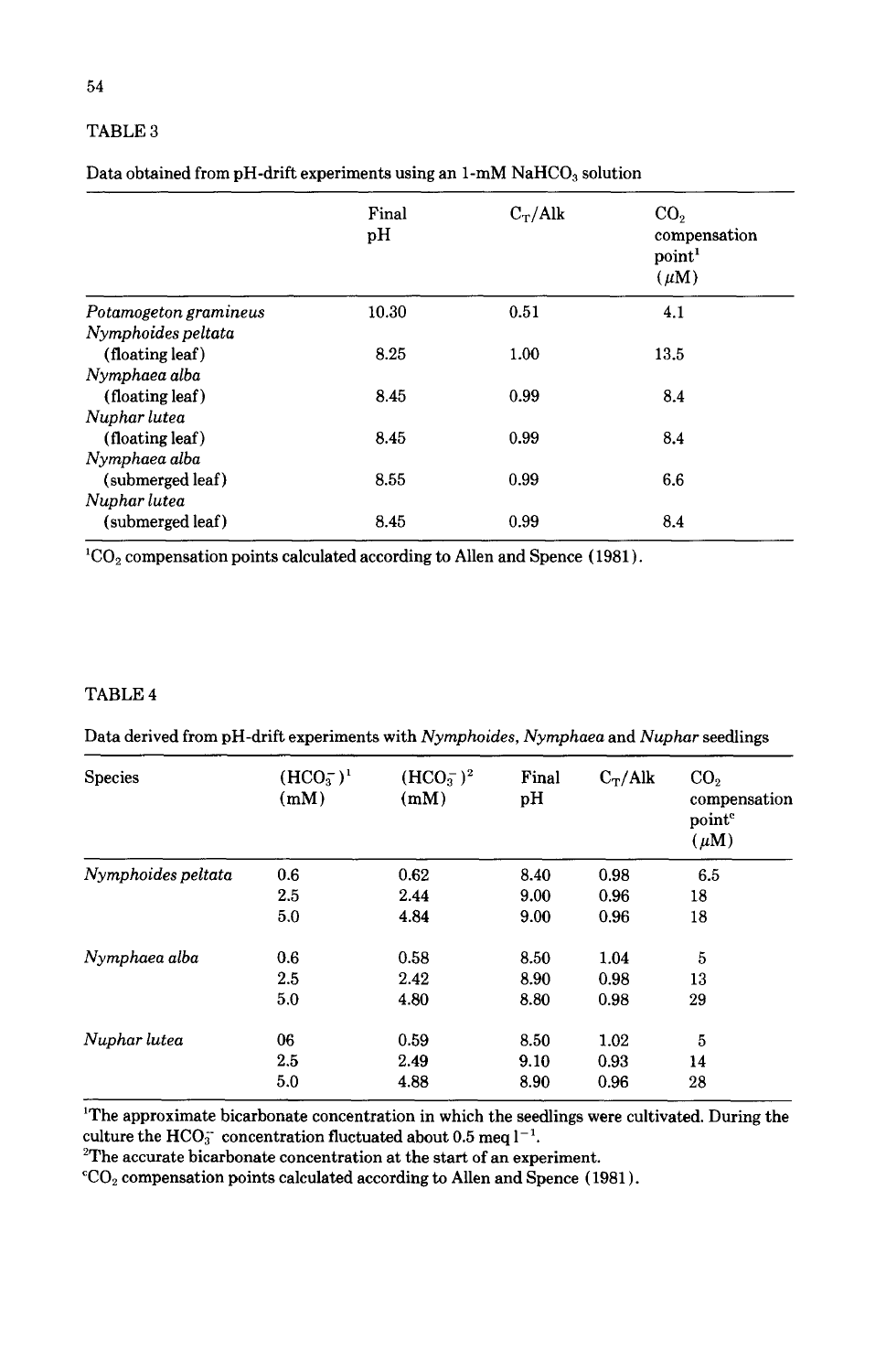

Fig. 4. Oxygen production of *Nymphaea alba* (N.a.), *Nuphar lutea* (N.l.), *Nymphoides peltata*  (N.p.) and *Potamogeton gramineus* (P.g.) in a hypoxic solution under various DIC conditions. Prior to the experiments oxygen was stripped from the incubation medium using nitrogen gas, after which NaHCO<sub>3</sub> was added. In all experiments  $C_T$  was 2 mM, but in half of the incubations  $C_T$  consisted of 0.5 mM  $CO_2+1.5$  mM  $HCO_3^-$  (CO<sub>2</sub>/HCO<sub>3</sub>), while in the other half DIC was present exclusively as  $HCO_3^-$  ( $HCO_3^-$ ). DIC composition was achieved by adding appropriate amounts of 0.1-N HCI. Each treatment was conducted in triplicate.

part of the curve represents  $CO<sub>2</sub>$  uptake, while the remaining section is the result of  $HCO<sub>3</sub><sup>-</sup>$  uptake. Extrapolation of the linear part of the curve would yield the total DIC  $(C_T)$  concentration at which net uptake of  $CO_2$  no longer occurs. The  $CO<sub>2</sub>$  concentration at this point can be calculated and is assumed to be the  $CO_2$  compensation point. Extrapolation of the  $HCO_3^-$ -uptake curve yields the  $HCO<sub>3</sub><sup>-</sup>$  compensation point under the experimental conditions.

The ratio of DIC to alkalinity  $(C_T/AI_k)$  found in the solution after the plant has failed to continue the uptake of inorganic carbon is a measure of its Cextracting capacity (Maberly and Spence, 1983). It can be deduced that at a  $C_T/A$ lk ratio of approximately 1.0,  $CO_2$  is the main form of DIC removed from the solution. At lower  $C_T/A$ lk values  $HCO_3^-$  is used for photosynthesis as well.

In Tables 3 and 4 the results of the conducted pH-drift experiments are shown. In a 1-mM NaHCO<sub>3</sub> solution *P. gramineus* achieved a  $C_T/Alk$  of 0.51 indicating that  $HCO<sub>3</sub><sup>-</sup>$  can be an important source of inorganic carbon. In view of the uptake rates for  $CO_2$  and  $HCO_3^-$ , respectively, it is evident that affinity towards  $CO<sub>2</sub>$  is considerably higher. Only linear uptake curves are obtained in pH -drift experiments with leaves of *Nymphoides peltata* seedlings and with both floating and submerged leaves of *Nuphar lutea andNymphaea alba,* which reflects the very poor  $HCO_3^-$ -extractive capacity of these macrophytes in a 1mM HC03 solution. Compared with the floating leaves of *Nymphaea alba* and *Nuphar lutea* the C-uptake rates of the submerged leaves of *Nuphar lutea,*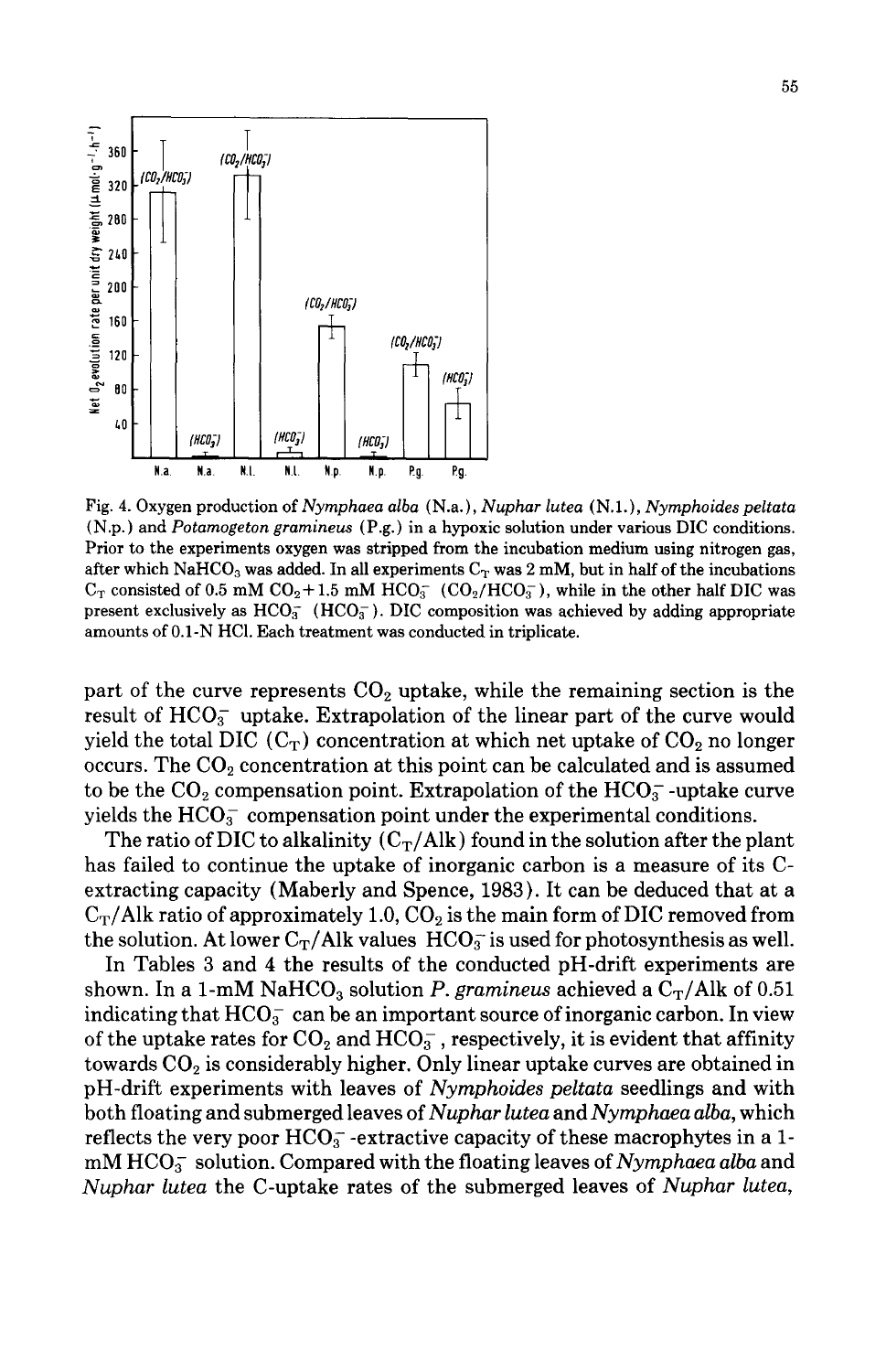*Nymphaea alba* and *Nymphoides peltata* seedlings are markedly higher. This difference is most probably due to a high diffusion resistance as a result of the thick cuticle of the floating leaves, which under natural conditions prevents desiccation. Moreover, a fast exchange between dissolved carbon and the submerged laminae is easier than it is for the relatively thick floating leaves.

pH -drift experiments conducted in solutions of high alkalinity gave lower  $C_T/Alk$  ratios than measurements in solutions with low alkalinity (see Tables 3 and 4). The  $C_T/A$ lk ratios are, however, not much lower than 1.0, indicating a very limited  $HCO<sub>3</sub><sup>-</sup>$  uptake. The increased  $CO<sub>2</sub>$  compensation points determined at high alkalinities were probably caused by the increased photorespiration.

# *Uptake of inorganic carbon by seedlings cultivated at various alkalinities*

Photosynthesis of *Nymphaea alba, Nuphar lutea, Nymphoides peltata* seedlings and *P. gramineus* in an oxygen-depleted medium under different DIC conditions is shown in Fig. 4. Only *P. gramineus* was able to produce  $O_2$  in a solution in which DIC consisted solely of  $HCO<sub>3</sub>$ . From the negligible photosynthetic activity of *Nymphaea alba, Nuphar lutea* and *Nymphoides peltata* in the 'HCO<sub>3</sub><sup>-</sup>-incubation experiment', as opposed to the considerable  $O_2$  production in the ' $CO<sub>2</sub>/HCO<sub>3</sub>$ -incubation experiment', it can be concluded that the accumulated  $O_2$  in the pH-drift experiments did not mask a limited  $HCO<sub>3</sub>$  uptake by these macrophytes.

# DISCUSSION

According to Stumm and Morgan ( 1981) the most relevant non -carbonate bases that occur in fresh waters are the silicates  $(10^{-4}$ – $10^{-3}$  M), implicating that, generally, measurements of water alkalinity provide a reasonable estimation of dissolved  $HCO_3^-$  and  $CO_3^{2-}$ .

In view of the alkalinity value with the highest frequency of occurrence and the small ecological amplitude of *Nymphoides peltata* with respect to alkalinity, it can be concluded that the habitat of this nymphaeid macrophyte is restricted to well-buffered waters.

After a survey of 17 selected surface waters, representing most of the aquatic macrophyte communities in Eastern Central Europe, Pietsch ( 1972) also classified *Nymphoides peltata* as a species restricted to water bodies with a high calcium-bicarbonate content.

Wiegleb ( 1978), who investigated the hydrochemical factors and the macrophyte vegetation of 79lakes and ponds in Germany (F.R.G.), regarded *Nymphoides peltata* as a characteristic species of waters with an alkalinity higher than 2 meq  $l^{-1}$ , which is in agreement with our results.

Like *Nymphoides peltata, Nuphar lutea* occurs mainly in alkaline waters, but its optimum alkalinity of occurrence is lower and its ecological amplitude, with regard to alkalinity, is larger. Hence, *Nuphar lutea* can be found in aquatic ecosystems with a low water alkalinity or even in acid waters.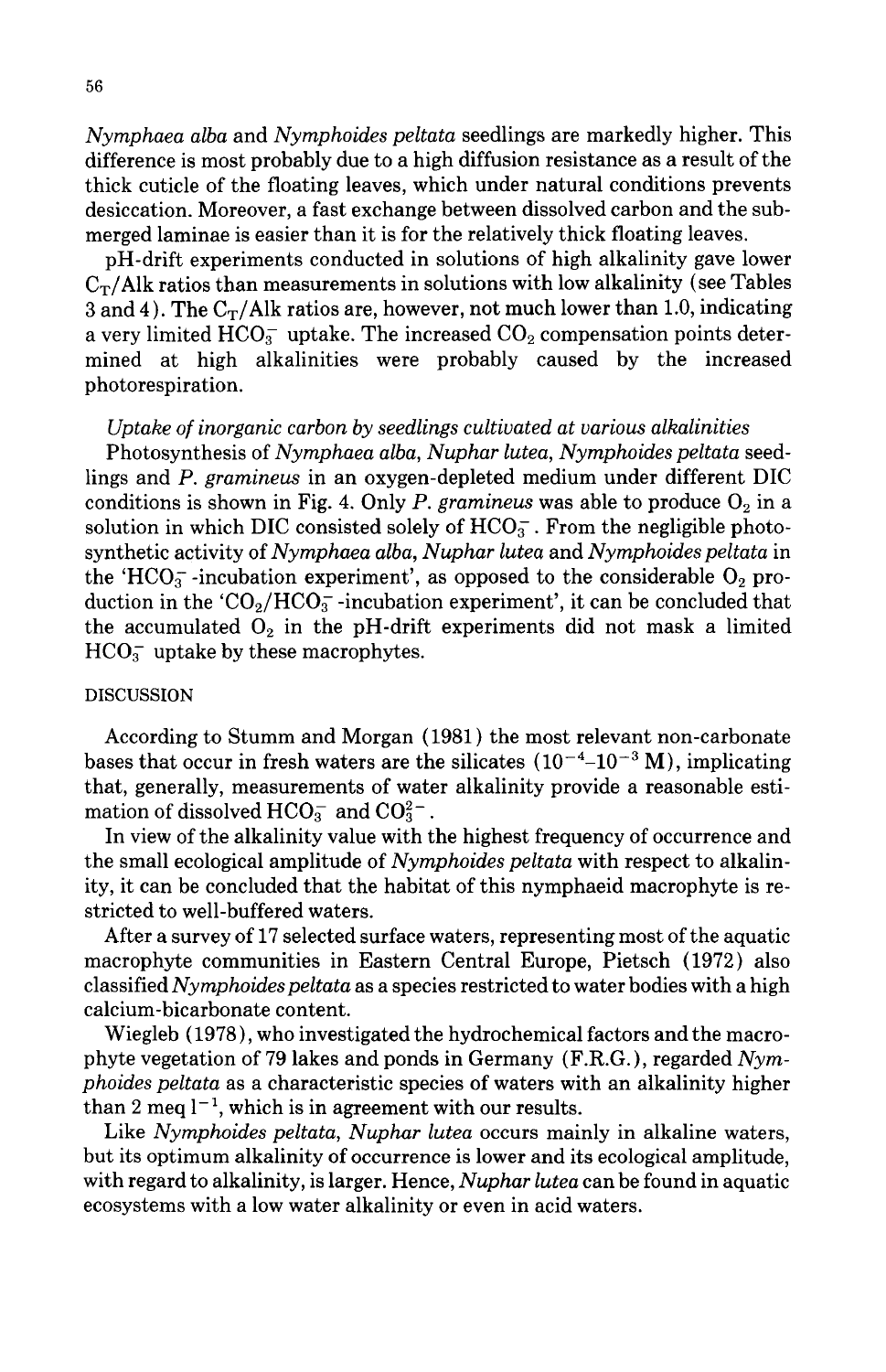Iversen (1929) presented some records of the occurrence of *Nuphar lutea* in "acidotrophic" waters in Great Britain. The pH of these waters, however, was never lower than 6. According to Heslop-Harrison ( 1955a,b), *Nymphaea alba*  occurs more frequently in weakly acid and nutrient-poor waters than *Nuphar lutea.* In contrast to the above mentioned authors, the occurrence of *Nymphaea alba* and *Nuphar lutea* in water bodies with a mineral acidity was recorded. In none of the sampled acid waters was *Nymphoides peltata* found.

The increase in acid precipitation over the last decades has led to the acidification of a great number of poorly-buffered waters in The Netherlands in which *Nymphaea alba,* and to a lesser extent, *Nuphar lutea* were usually found (Arts, 1987). *Nymphaea alba* and *Nuphar lutea* are still present in these acidified waters, in contrast to some characteristic species of soft waters. This development may have caused a shift of the occurrence range towards the acid water bodies.

In acid waters, submerged macrophytes are completely dependent on  $CO<sub>2</sub>$  in the water column or in the sediment. The floating leaves of *Nymphaea alba*  and *Nuphar lutea*, however, have access to atmospheric CO<sub>2</sub>. An additional source of inorganic carbon may be supplied by respiratory  $CO<sub>2</sub>$ . Dacey (1980, 1981) and Dacey and Klug ( 1982) have described an internal ventilation system which enhances oxygen transport to the rhizomes and roots of *Nuphar lutea.* Simultaneously, a more rapid movement of respiratory CO<sub>2</sub> to the leaves is achieved, where it can be assimilated. This pressurized gas transport has also been found in *Nelumbo nucifera* Gaertn. (Merget, 1874; Ohno, 1910) and *Nymphoides peltata* (Grosse and Mevi-Schlitz, 1987). It appears to be a general phenomenon in aquatic plants with floating or emergent leaves.

The production of floating leaves and the successful vegetative propagation of nymphaeids may, at least partly, explain the survival of *Nymphaea alba* and *Nuphar lutea* in acid water bodies. However, little is known about the germination and seedling development of these nymphaeids. Their generative reproduction in acid moorland pools is currently under investigation.

The DIC-uptake capacity of the floating leaves is not essential for demonstrating a possible relation between the distribution of *Nymphaea alba, Nuphar lutea* and *Nymphoides peltata* and the quantity and composition of DIC. As pointed out, the photosynthesis of the full-grown nymphaeid has become largely independent of DIC. Juvenile nymphaeids do not possess floating leaves, and thus have no access to atmospheric  $CO<sub>2</sub>$ . In addition, there is no enhanced ventilation of the internal atmosphere which would allow an efficient refixation of respiratory  $CO<sub>2</sub>$  originating in the roots. Therefore, unlike the fullgrown macrophytes, photosynthesis of *Nymphaea alba* and *Nuphar lutea* seedlings is completely dependent on DIC. This also applies to *Nymphoides peltata*  seedlings, but for a significantly shorter period. *Nymphoides peltata* has no morphologically-distinct leaves similar to the underwater leaves of *Nuphar lutea* and *Nymphaea alba.* The leaves of *Nymphoides peltata* produced beneath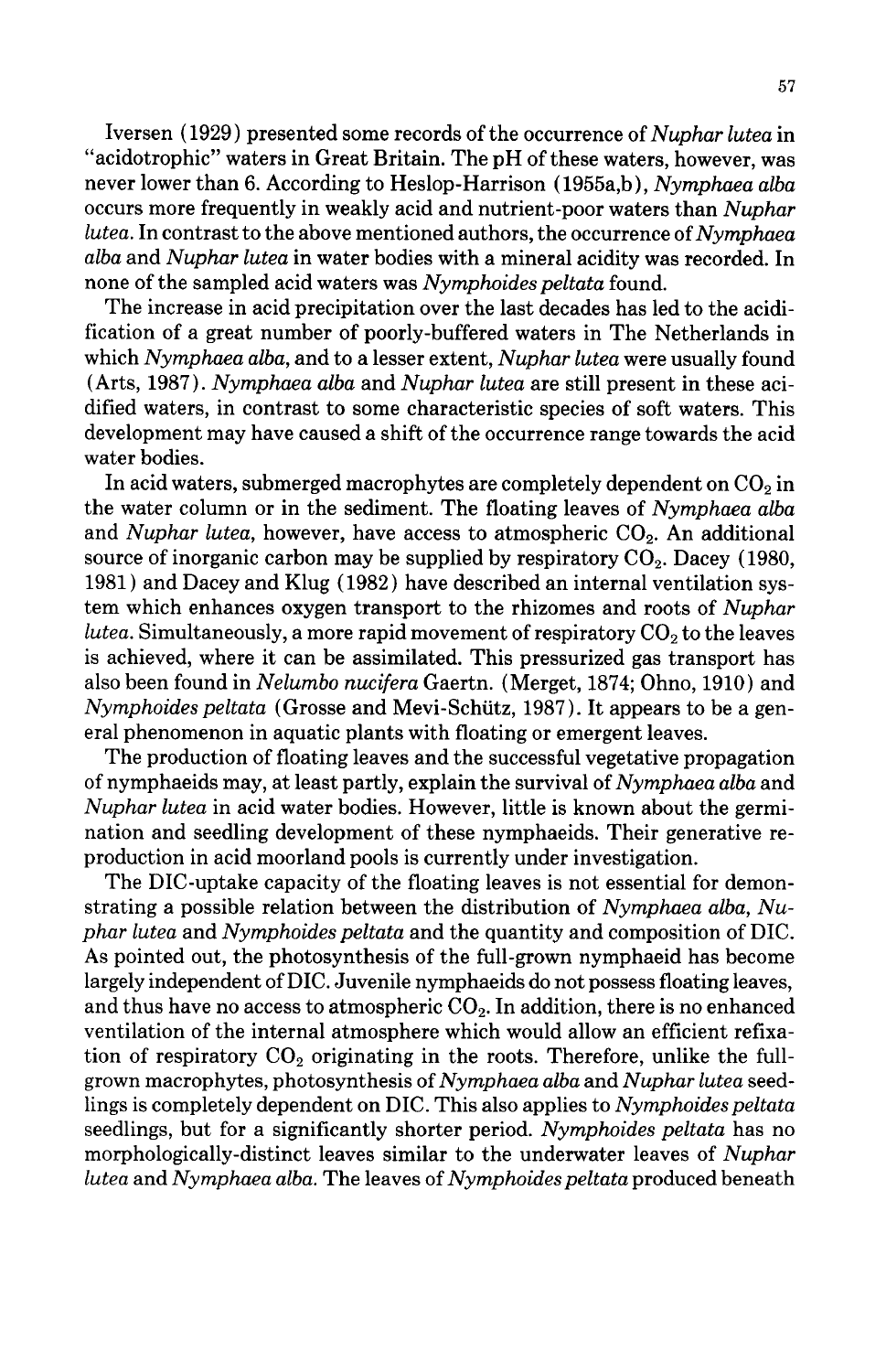the water surface, however, are very thin and fragile (cf. Glück, 1924). The poor aeration of the aerenchyma of amphibious and aquatic plants during the submerged phase results in ethylene accumulation (Ridge, 1987). The petioles react to ethylene with a strong cell-wall extension (in young petioles and laminae also by an increased cell division; Funke and Bartels, 1937; Malone and Ridge, 1983; Ridge and Amarasinghe, 1984). This elongation leads to a rapid growth of the laminae to the water surface. Once the floating leaves are established, as is the case very soon after germination, the photosynthesis of the young *Nymphoides peltata* plant becomes independent of DIC.

There are several methods for measuring inorganic C uptake by aquatic macro- and microphytes. In this study the pH -drift technique introduced by Allen and Spence ( 1981) was used, involving continuous registration of pH in a closed system at constant alkalinity. There is good agreement between the results obtained with this potentiometric technique (indirect determination of C uptake) and those obtained with the Infra-Red Gas Analysator (IRGA) and  $^{14}C$ method (direct determination of C uptake; Hofslagare et al., 1985). The main drawbacks of the pH-drift technique are:  $(1)$  the long incubation time which is often needed to determine the final pH (cf. also Sand-Jensen, 1987); (2) the accumulation of oxygen, which causes an increase in the  $CO<sub>2</sub>$  compensation points. However, Maberly and Spence (1983) argued that high  $O_2$  concentrations are likely to occur in productive aquatic ecosystems, and thus C-extracting capacities estimated at elevated  $O<sub>2</sub>$  concentrations are ecologically significant.

The floating leaves of *Nuphar lutea, Nymphaea alba* and *Nymphoides peltata* show comparable  $HCO_3^-$ -uptake capacities in an 1-mM NaHCO<sub>3</sub> solution. Among other aquatic macrophytes, Maberly and Spence ( 1983) also determined the C-extracting ability of the floating leaves of *Nuphar lutea,* albeit under slightly different experimental conditions. However, there is good agreement with the results presented here. In a  $1\text{-m}M$  KHCO<sub>3</sub> solution they measured a  $C_T/Alk$  ratio for *Nuphar lutea* of 0.98 (cf. the  $C_T/Alk$  ratio of 0.99 found in this study).

Francko (1986) studied the C-assimilation of *Nelumbo lutea* (Willd.) Pers. at alkaline and acidic conditions. At pH 8.2 the assimilation rate of 14C exceeded the regeneration rate of  $CO<sub>2</sub>$  from the aqueous carbonate equilibria. Hence, the observed incorporation of <sup>14</sup>C could not account for  $CO<sub>2</sub>$  uptake alone. He suggested that this relatively high assimilation rate at high pH was the result of a limited  $HCO<sub>3</sub>$  uptake.

Maberly and Spence ( 1983) demonstrated that *Elodea canadensis* Michx. was unable to use  $HCO<sub>3</sub><sup>-</sup>$  at 0.5-mM bicarbonate. When this species was tested in a 1-mM KHCO<sub>3</sub> solution, however, a C<sub>T</sub>/Alk ratio of 0.7 was measured. Such a concentration-dependent uptake of  $HCO<sub>3</sub><sup>-</sup>$  was not found for *Nymphaea alba*, *Nuphar lutea* and *Nymphoides peltata* seedlings which had been cultivated for at least 3 weeks at varying alkalinities (Table 4). Indeed, the  $C_T/Alk$  ratios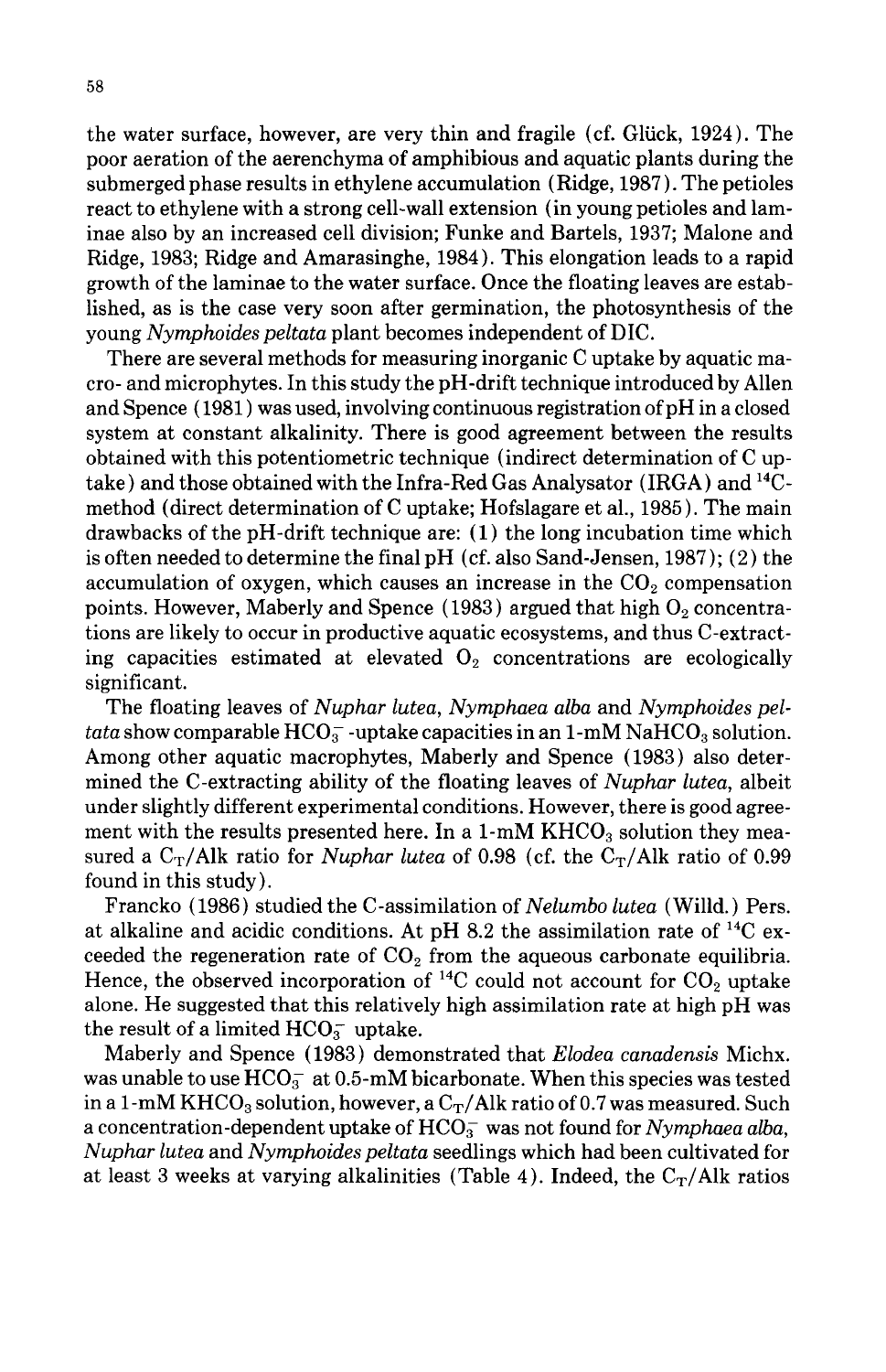obtained for these macrophytes were lower at higher bicarbonate concentrations, although they did not show values below 0.96 (see Table 4).

There is no sharp dividing line between  $CO<sub>2</sub>$ - and  $HCO<sub>3</sub>$ -using macrophytes. It is more appropriate to rank the species in a progressive series for bicarbonate-uptake capacity (Maberly and Spence, 1983). Comparing the HC03 -uptake capacities of *Nymphaea alba, Nuphar lutea* and *Nymphoides peltata* seedlings with those of other macrophytes (Spence and Maberly, 1985), it is evident that these juvenile nymphaeid macrophytes belong to the group of aquatic plants which primarily use dissolved (or atmospheric)  $CO<sub>2</sub>$  for photosynthesis.

The seedlings of *Nymphoides peltata*, but especially those of *Nymphaea alba* and *Nuphar lutea,* frequently occur in slowly moving or stagnant waters on organic sediments enriched with  $CO<sub>2</sub>$  (A.J.M. Smits and P. van Avesaath, unpublished data, 1988). It is not known whether these seedlings are able to transport  $CO<sub>2</sub>$  from the sediment via the roots to the laminae, where it can be used for photosynthesis. In these water bodies, however, the  $CO<sub>2</sub>$  concentration in the water layer just above the sediment exceeds equilibrium values, so that either way ambient DIC is characterized by a relatively low  $HCO<sub>3</sub><sup>-</sup>/CO<sub>2</sub>$ ratio. Assuming that regulation of bicarbonate uptake by the  $HCO<sub>3</sub><sup>-</sup>/CO<sub>2</sub>$  ratio (Sand-Jensen and Gordon, 1986) is uniform for all aquatic macrophytes, HC03 as an alternative inorganic carbon source for *Nymphaea alba, Nuphar lutea* and *Nymphoides peltata* seedlings under natural conditions should be of little importance. The high frequency of occurrence of *Nuphar lutea* and *Nymphoides peltata* in alkaline waters is probably based on factors which are related to high alkalinity  $(Ca^{2+}, Mg^{2+})$  or other nutrients such as N or P; van der Velde et al., 1986; de Lyon and Roelofs, 1986). To what extent these parameters influence the occurrence of these nymphaeid macrophytes needs to be investigated.

#### ACKNOWLEDGEMENTS

We thank Prof. Dr. C. den Hartog, Dr. C.J.F. ter Braak and Mr. L.A.C.J. Voesenek for critically reading the manuscript. We are much indebted to Dr. C.J.F. ter Braak who kindly advised us on statistics (see Appendix). The Department of Illustration, Faculty of Mathematics and Natural Sciences of the Catholic University prepared the drawings.

### APPENDIX

### BY C.J.F. TER BRAAK

Variance and confidence interval for maximum probability in the Gaussianlogit model.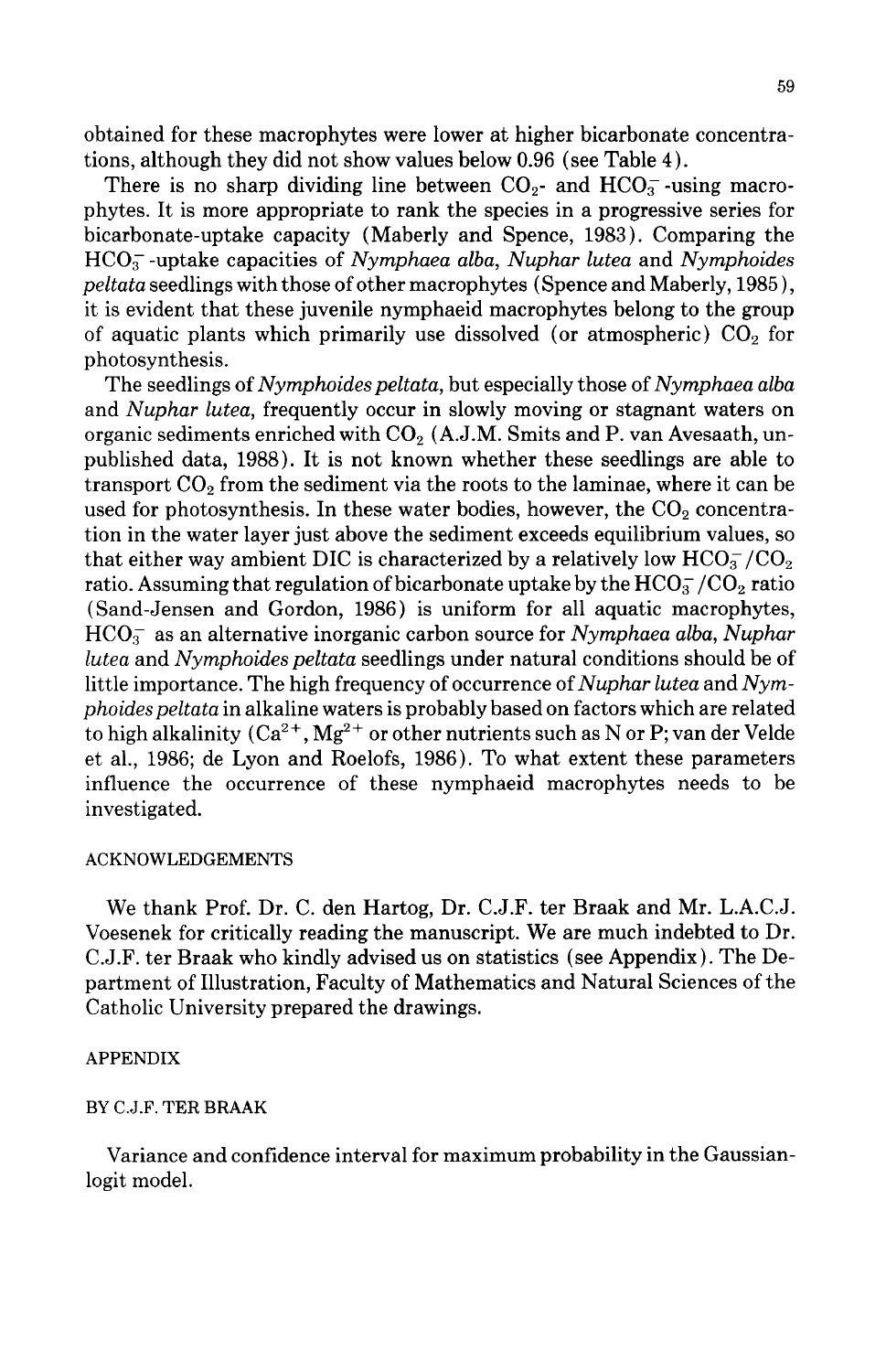Using the notation of ter Braak and Looman ( 1986), the estimated optimum and maximum probability are, respectively,

$$
u = -b_1/(2b_2)
$$
 and  $p_{\text{max}} = 1/(1 + \exp(-c_{\text{max}}))$ 

where

 $c_{\text{max}} = b_0 + b_1 u + b_2 u^2 = b_0 - b_1^2 / (4b_2)$ 

using Taylor expansion, we obtain

 $var(c_{\text{max}}) \approx v_{00} + 2uv_{01} + 2u^2v_{02} + u^2v_{11} + 2u^3v_{12} + u^4v_{22}$ 

where

 $v_{kl}$  is the estimated (co)variance between  $b_k$  and  $b_l$ 

$$
(k=0,1,2; l=0,1,2)
$$

and

 $var(p_{\text{max}}) \approx p_{\text{max}}^4 exp(-2c_{\text{max}}) var(c_{\text{max}})$ 

An approximate  $100(1-\alpha)\%$  confidence interval for  $p_{\text{max}}$  can be derived from the corresponding interval for  $c_{\text{max}}$  by inversion of the logit transformation. The upper and lower limits of the interval for  $p_{\text{max}}$  are, respectively,

$$
p_u = 1/{1 + \exp(-c_u)}
$$
 and  $p_l = 1/{1 - \exp(-c_l)}$ 

where

 $c_u$ ,  $c_l = c_{\text{max}} \pm t\alpha\sqrt{\text{var}(c_{\text{max}})}$  with  $t\alpha$  the critical value of the two-sided *t*-test at the chosen probability level  $\alpha$ .

# REFERENCES

- Adams, M.S., Guilizzoni, P. and Adams, S., 1978. Relationship of dissolved inorganic carbon to macrophyte photosynthesis in some Italian lakes. Limnol. Oceanogr., 23: 912-919.
- Allen, E.D. and Spence, D.H.N., 1981. The differential ability of aquatic plants to utilize the inorganic carbon supply in fresh waters. New Phytol., 87: 269-283.
- Arts, G.H.P., 1987. Geschiedenis van de verzuring van zwak gebufferde wateren in Nederland onder invloed van atmosferische depositie. Report 28-01 Dutch Priority Programme on Acidification. Laboratory of Aquatic Ecology, Catholic University of Nijmegen, The Netherlands, 51 pp.

Austin, M.P., 1980. Searching for a model for use in vegetation analysis. Vegetatio, 42: 11-21.

- Austin, M.P., Cunningham, R.B. and Fleming, P.M., 1984. New approaches to direct gradient analysis using environmental scalars and statistical curve-fittingprocedures. Vegetatio, 55: 11- 27.
- Bain, J.T. and Proctor, M.C.F., 1980. The requirement of aquatic bryophytes for free  $CO_2$  as an inorganic carbon source: some experimental evidence. New Phytol., 86: 393-400.
- Barko, J.W. and Smart, R.M., 1980. Mobilization of sediment phosphorus by submersed freshwater macrophytes. Freshwater Biol., 10: 229-238.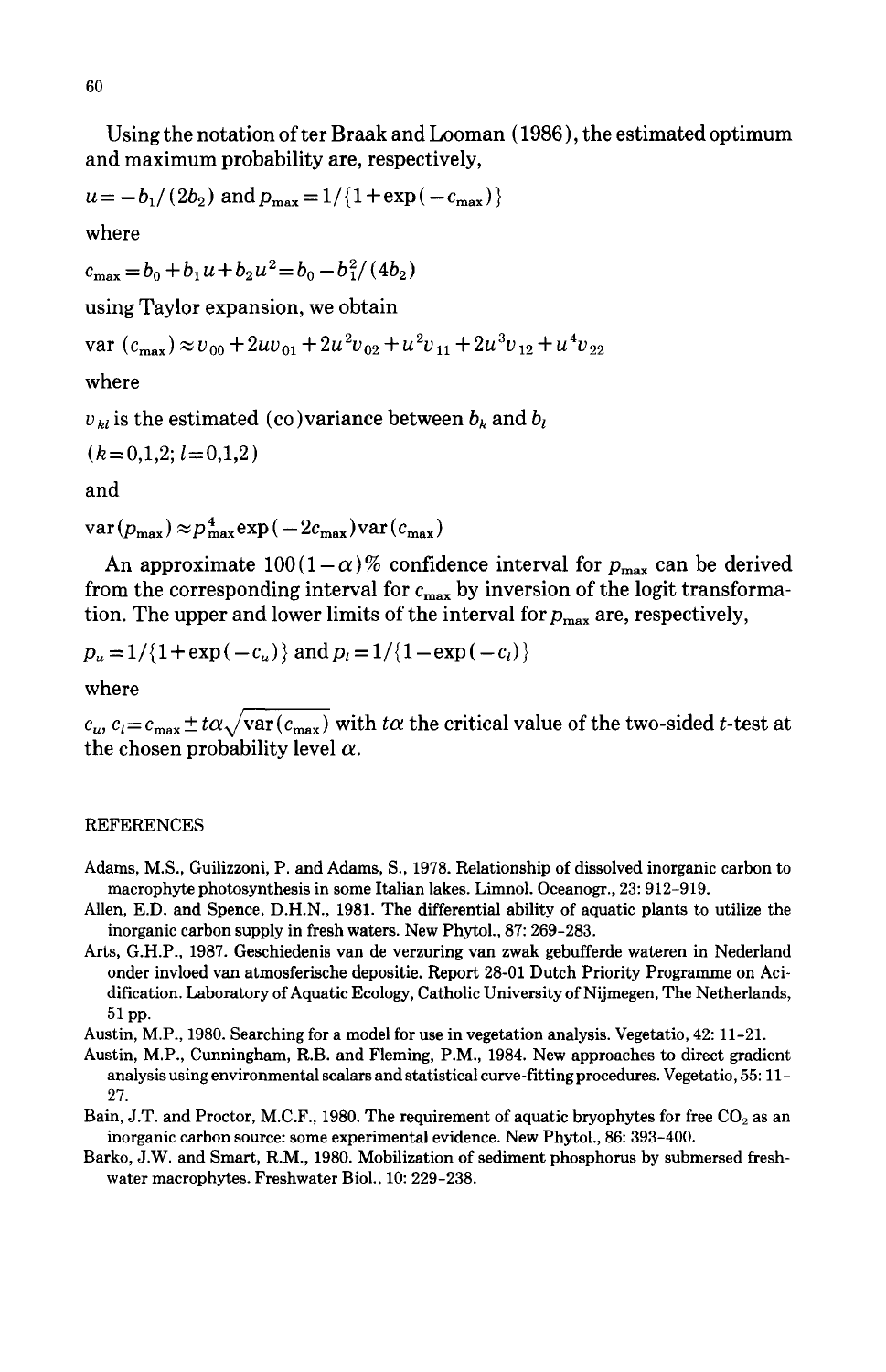- Barko, J. W. and Smart, R.M., 1983. Effects of organic matter additions to sediment on the growth of aquatic plants. J. Ecol., 71161-175.
- Dacey, J.W.H., 1980. Internal winds in waterlilies: an adaptation for life in anaerobic sediments. Science, 210: 1017-1019.
- Dacey, J.W.H., 1981. Pressurized ventilation in the yellow waterlily. Ecology, 62: 1137-1147.
- Dacey, J.W.H. and Klug, M.L., 1982. Tracer studies of gas circulation in *Nuphar*; <sup>18</sup>O<sub>2</sub> and <sup>14</sup>CO<sub>2</sub> transport. Physiol. Plant., 56: 361-366.
- De Lyon, M.J.H. and Roelofs, J.G.M., 1986. Waterplanten in relatie tot waterkwaliteit en bodemgesteldheid. Deel 1 and 2. Laboratory of Aquatic Ecology, Catholic University of Nijmegen, The Netherlands, 105 pp., 125 pp.
- Drew, E.A. and Robertson, W.A.A., 1974. A simple field version of the Winkler determination of dissolved oxygen. New Phytol., 73: 793-796.
- Ellenberg, H., 1983. Vegetation Mitteleuropas mit den Alpen in okologischer Sicht. 3rdedn. Ulmer Verlag, Stuttgart, 989 pp.
- Filbin, G.J., 1980. Photosynthesis, photorespiration and primary productivity in floating leaved and emergent plants. Thesis, Wayne State University, Detroit, MI, 252 pp.
- Francko, D.A., 1986. Studies on *Nelumbo lutea* (Willd.) Pers. II. Effects of pH on photosynthetic carbon assimilation. Aquat. Bot., 26: 119-127.
- Funke, G.L. and Bartels, P.M., 1937. Observations on the growth of water plants. Bioi Jaarb. Dodonaea, 4: 316-344.
- Gliick, H., 1924. Biologische und Morphologische Untersuchungen tiber Wasser- und Sumpfgewachse IV. Untergetauchte und Schwimmblattflora. Gustav Fischer, Jena, 746 pp.
- Grosse, W.and Mevi-Schiitz, J., 1987. A beneficical gas transport system in *Nymphoides peltata.*  Am. J. Bot., 74: 947-952.
- Hellquist, C.B., 1980. Correlation of alkalinity and the distribution of *Potamogeton* in New England. Rhodora, 82: 331-344
- Heslop-Harrison, Y., 1955a. *Nuphar* Sm. Biological flora of the British Isles. J. Ecol., 43: 342- 364.
- Heslop-Harrison, Y ., 1955b. *Nymphaea* L. em. Sm. (nom. conserv.). Biological flora of the British Isles. J. Ecol., 43: 719-734.
- Hofslagare, 0., Samuelsson, G., Hallgren, J.E., Pejryd, C. and Sjoberg, S., 1985. A comparison between three methods of measuring photosynthetic uptake of inorganic carbon in algae. Photosynthetica, 19: 578-585.
- Hutchinson, G.E., 1975. A Treatise on Limnology. Vol. 3. Limnological Botany. Wiley, New York, NY, 660 pp.
- Iversen, J., 1929. Studien tiber die pH-Verhiiltnisse danischer Gewasser und ihren Einfluss auf die Hydrophyten-Vegetation. Bot. Tidsskr., 40: 277-333.
- Kadono, Y., 1982a. Distribution and habitat of Japanese *Potamogeton.* Bot. Mag., 95: 63-76.
- Kadono, Y., 1982b. Occurrence of aquatic macrophytes in relation to pH, alkalinity,  $Ca^{2+}$ , Cl<sup>-</sup> and conductivity. Jpn. J. Ecol., 32: 39-44.
- Maberly, S.C. and Spence, D.H.N., 1983. Photosynthetic inorganic carbon use by freshwater plants. J. Ecol., 71: 705-724.
- Malone, M. and Ridge, 1., 1983. Ethylene-induced growth and proton excretion in the aquatic plant *Nymphoides peltata.* Planta, 157: 71-73.
- Merget, A., 1874. Sur la réproduction artificielle des phénomènes de thermo-diffusion gazeuse des feuilles, pars les corpes poreaux et pulverulents humides. C. R. Acad. Sci. 78: 884-886.
- Ohno, N., 1910. Crber lebhafte Gasausscheidung aus den Blattern von *Nelumbo nucifera* Gaertn. Z. Pflanzenphysiol., 2: 641-664.
- Peñuelas, J., 1985. HCO<sub>3</sub> as an exogenous carbon source for aquatic byrophytes *Fontinalis antipyretica* and *Fissidens grandifrons.* J. Exp. Bot., 36: 441-448.